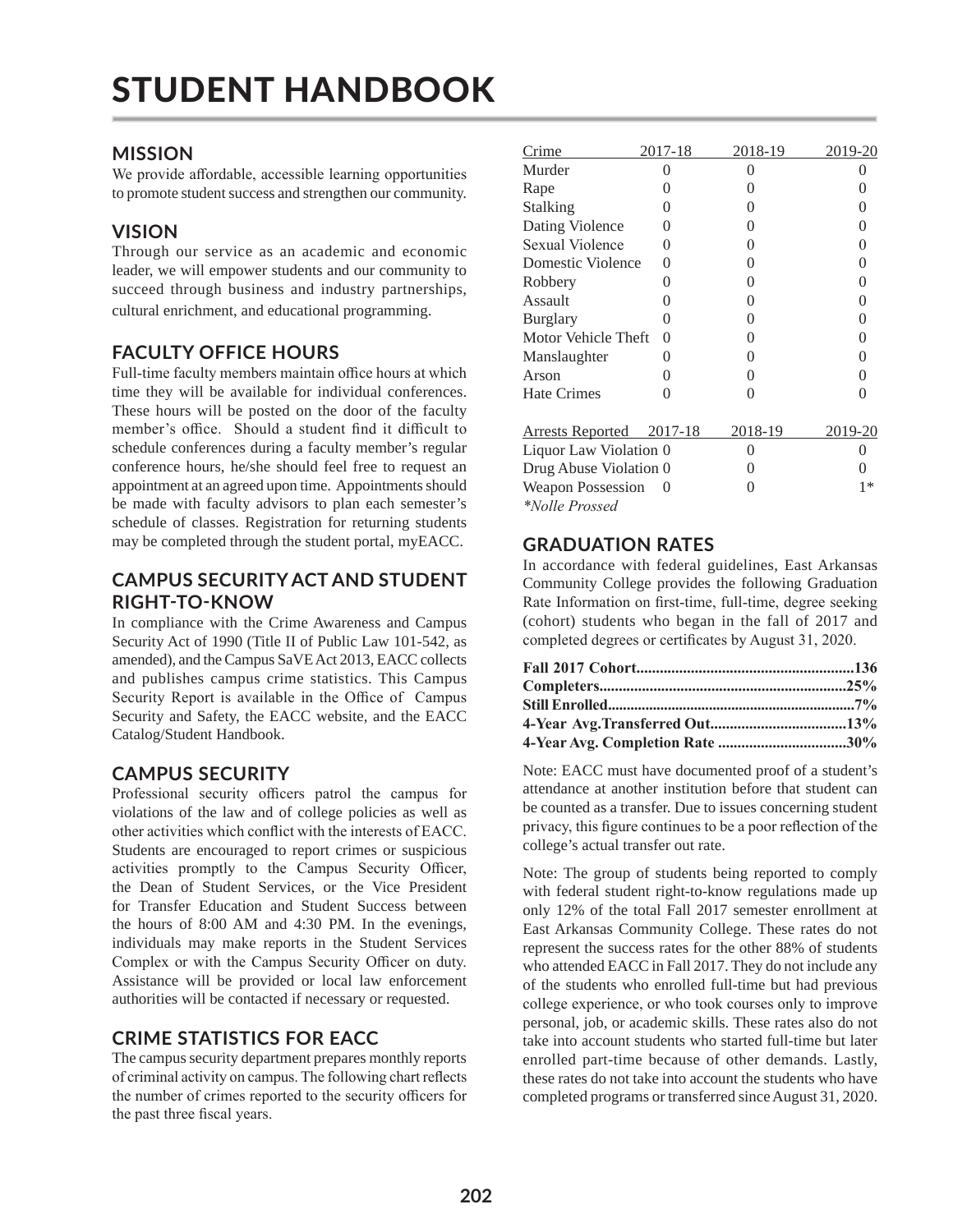# **STUDENT POLICIES AND PROCEDURES**

# **I. CODE OF CONDUCT RIGHTS AND RESPONSIBILITIES**

## **A. Student Conduct Code**

Disciplinary action shall be applied to any student whose misconduct adversely affects the College community's pursuit of its educational objectives, which are defined as:

- 1. The opportunity of all members of the College community to pursue educational goals.
- 2. The maintenance of a College environment conducive to intellectual and educational development.
- 3. The protection of College property and safety, health, and welfare of all members of the College Community.

## **NOTE: See Concurrent Enrollment and Secondary Career Center Handbooks for the policies concerning High School Students.**

## **B. Classroom Misconduct**

Instructors have the primary responsibility for control over classroom instruction and behavior and may order temporary removal or exclusion of students who disrupt the class or who violate the general policies of the College. Disruptive conduct shall include, but is not limited to, any intentional interference with classroom procedure, the presentation of the instructor, and/or other students, or with other students' rights to pursue and engage in course work.

- 1. If student misconduct occurs in the classroom and is disruptive of teaching and/or classroom procedure, the instructor has the discretion to ask the student to leave the room. If assistance to remove the student is needed, the instructor should contact Campus Security.
- 2. If the desire of the instructor is to dismiss the student permanently from the class, the appropriate Vice President should be informed.
- 3. If a student walks out of class at any time before class is dismissed, the instructor may consider this a disruption of the class. This behavior will be noted and may result in the student being counted absent for the entire class period.
- 4. Disruptions of class, including walking out of class before dismissal, may result in the student being asked to withdraw from the class.

# **C. Other Misconduct**

If student misconduct occurs outside of the classroom, the College employee may act with discretion to deal with the misconduct or contact Campus Security and the Vice President for Transfer Education and Student Success, informing them of the problem. Any member of the College community may file formal or informal complaint against any student for misconduct, in accordance with the Student Misconduct Policy.

**In instances of misconduct, the circumstances surrounding the violation shall be taken into account**  **in determining the nature of the disciplinary action. It must be clearly understood that the College supports the laws of St. Francis County, the State of Arkansas and the United States. The College will not condone unlawful acts; neither will the College protect students who violate the law. The College will cooperate with appropriate health and law enforcement agencies in the performance of their duties.**

## **D. Non-students on Campus**

Actions may be taken against any and all persons who have no legitimate reason for their presence on campus. Although such persons are not subject to College sanctions, they will be subject to the relevant sections of the penal code of Arkansas which concerns loitering. Additionally, any student who brings non-students on campus is responsible for their actions and is subject to appropriate disciplinary action.

## **E. Proceedings for Misconduct**

- 1. Any member of the College community may file a complaint against any student for misconduct.
- 2. Any student formally charged for misconduct will have fair proceedings, which may include the following:
	- a. A written statement of charges and the source.
	- b. Ample notice of the time set for a hearing.
	- c. A hearing for presentation of the alleged violations.
	- d. An opportunity to answer the charges and to submit testimony of witnesses.
	- e. She/He shall have the right to appeal the decision of the hearing to the President of the College. His/Her decision shall be final.
	- f. All parties, complainant, respondent, and witnesses must appear in person.
	- g. The right to question evidence presented is guaranteed.

# **F. Types of Violations**

Violations may be of a major or minor nature. Major violations typically involve behavior contrary to criminal or civil law and/or behavior which directly interferes with the College's educational process. Minor violations usually do not involve transgressions of civil law but typically interfere with the student's responsible participation in the academic community.

The following outlines the kinds of behavior which may constitute major and minor violations. The decision as to whether a specific kind of behavior is or is not a minor violation will rest with the Vice President for Transfer Education and Student Success.

#### **1. Minor Violations**

The following student action are examples of what may constitute a minor violation:

a. Failure to identify oneself when requested by a College official, security officer or faculty members where there is a reasonable basis for believing that the person being stopped has committed an offense against the rules of the College or laws of the state of Arkansas.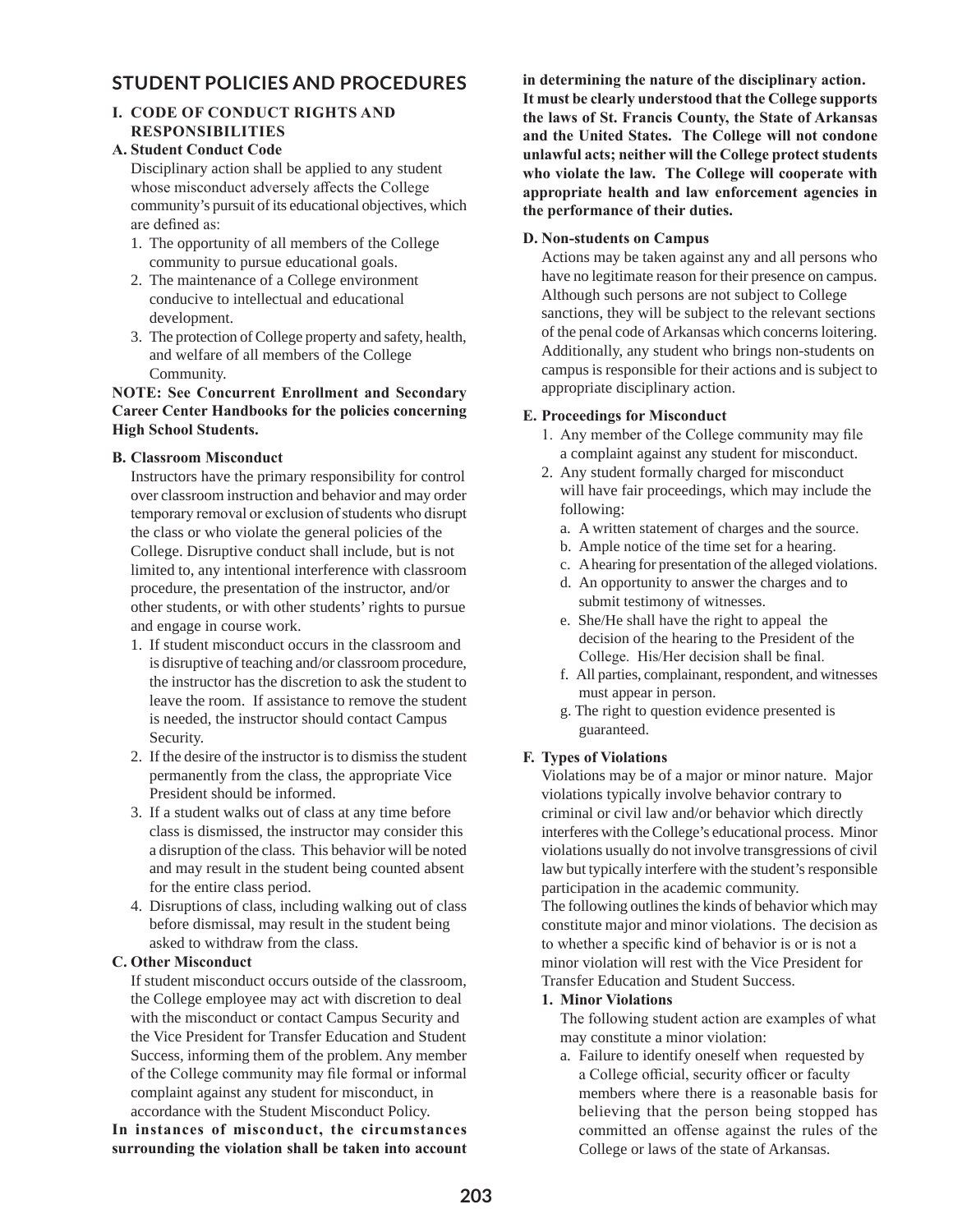- b. Drunkenness or being under the influence of drugs on College-owned or controlled property.
- c. Unauthorized gambling on College-owned or controlled property.
- d. Disorderly conduct including unusual and/or erratic behavior on College-owned or controlled property.

## **Institutional Sanctions for Responsibility of a Minor Violation:**

Upon a finding of responsible, the maximum institutional sanction for the commission of a minor violation shall be disciplinary probation for a period not to

exceed one year. The minimum institutional sanction for the commission of a minor violation shall include the withdrawal of a student's privilege or the issuance of an official letter of warning.

#### **Procedure for the Adjudication of a Minor Violation**

 Any member of the College community may bring an alleged violation to the attention of a faculty member, staff member, or administrator. The individual making the allegation will then be assisted with informing the Vice President for Transfer Education and Student Success. If, in the opinion of the Vice President for Transfer Education and Student Success, sufficient evidence exists that a minor violation may have occurred, s/he will request that the person accused present him or herself to be orally informed of the allegation. The Vice President must inform the student whether he/she believes that a violation has occurred or not, and whether the nature of the violation is major or minor.

 The Vice President will provide a copy of the disciplinary procedures for the student and answer any questions raised by the student concerning the procedure or allegation being brought against him/ her.

 If, after discussing the alleged violation with the person, the Vice President for Transfer Education and Student Success finds insufficient evidence of a violation, he/she will dismiss the allegation and so inform the accused and accuser. If the Vice President for Transfer Education and Student Success feels sufficient evidence exists that a minor violation has occurred, he/she shall complete the appropriate paperwork, explain its contents to the person against whom the allegation was filed, and offer the student an institutional sanction consistent with the violation. If the parties are in agreement with the finding, signatures will be obtained and finalized documentation will be provided to the parties involved.

# **Types of Disciplinary Action for a Minor Violation**

- 1. Letters of warning.
- 2. Restitution of property or personal relationships with others, restriction of activities, or denial of certain privileges.
- 3. Disciplinary probation: Prohibits the student from representing the College or participating in student activities and subjects the student to immediate suspension if the student is found in violation of any code of conduct during the period of his/her probation.

Under no circumstances will such an institutional sanction involve suspension or expulsion, but will be restricted to one or more of the following: A letter of warning, restitution of property or personal relationship with others, denial of certain privileges, or disciplinary probation (not to exceed one year). The individual bringing the allegation or the accused may reject the institutional sanction offered by the Vice President and request in writing that the case be formally referred to the Judicial Affairs Committee for an original hearing.

A student or individual who wishes the Judicial Affairs Committee to consider an alleged minor violation shall not be subject to a more serious institutional sanction merely because s/he has requested a formal hearing.

# **2. Major Violations**

The following student actions are examples of what may constitute a major violation:

- a. Plagiarism or behavior involving academic dishonesty.
- b. Forgery or alteration of College ID Cards or College records.
- c. Deliberate destruction of, damage to, malicious misuse of, or abuse of college property.
- d. Threatening, stalking, assault and/or battery upon another person while on College-owned or controlled property.
- e. Theft of College property or that of an individual, which is physically located on College-owned or controlled property.
- f. Lewd, obscene, or indecent conduct on College owned or controlled property.
- g. Illegal manufacture, sale, possession, or use of alcoholic beverages, narcotics, marijuana, hypnotic, sedatives, tranquilizers, stimulants, hallucinogens and other similar known harmful or habit-forming drugs and/or chemicals on College-owned or controlled property.
- h. Obstruction or disruption of teaching, research, administration, disciplinary procedures, or other College activities, including the College's public service functions, or of other authorized activities on College-owned or controlled property.
- i. Participation in, or organization of, any unauthorized activity to interrupt the function of the College.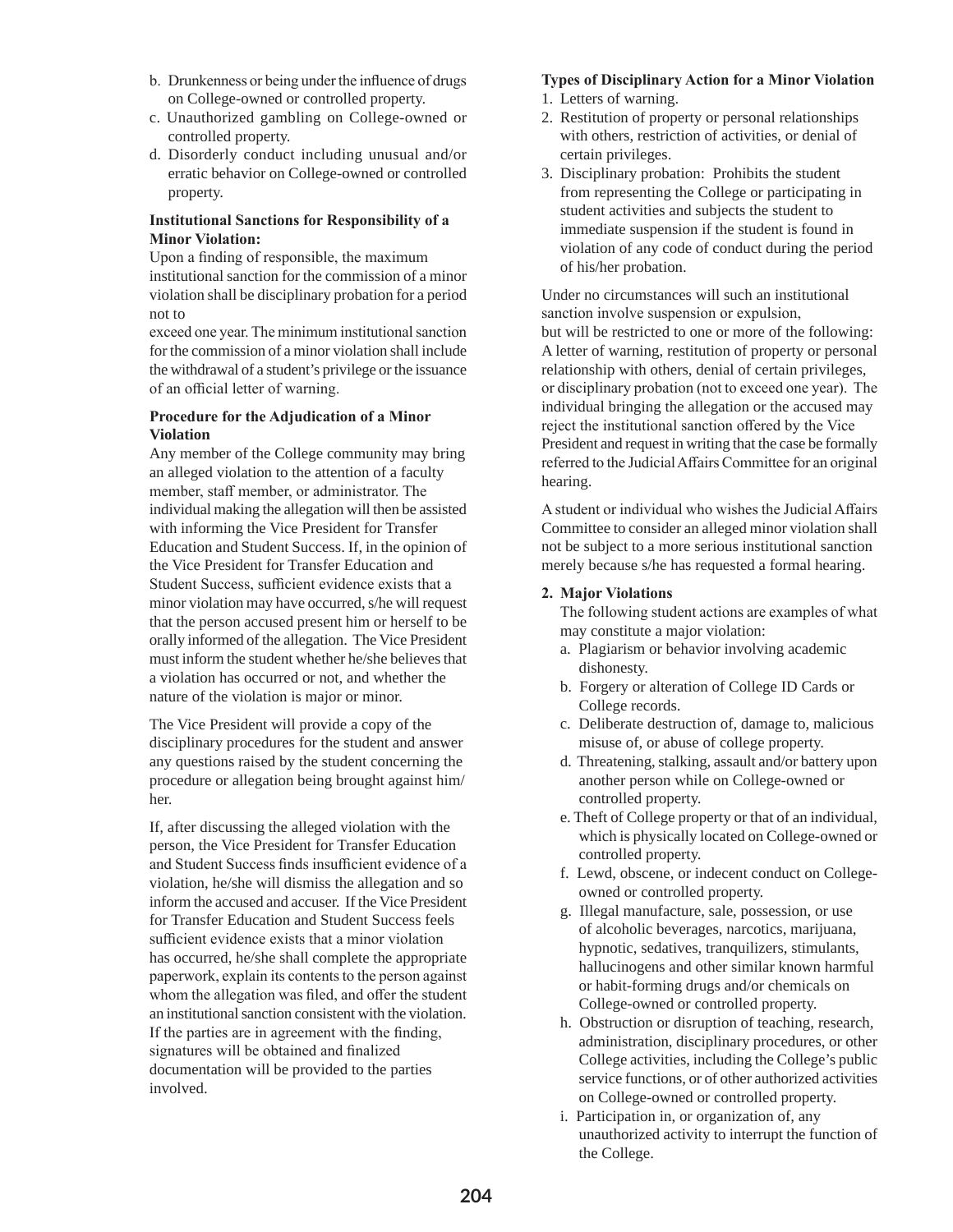- j. Unauthorized entry to or use of College facilities, including both buildings and grounds.
- k. Illegal/unauthorized possession or use of firearms, fireworks, dangerous chemicals, explosives, or arms classified as weapons on College-owned or controlled property.
- l. Demonstrations which interfere with the rights of other members of the College community or with the normal functions of the College.
- m. Deliberate disobedience or resistance of identified College authorities acting in the line of duty.
- n. False reporting will not be tolerated at EACC. False reporting of sexual discrimination or any retaliation against a person who reports, files, testifies, assists, or participates in the process is strictly prohibited and will result in appropriate action as specified by existing policies and procedures.
- o. Repeated minor violations may be treated as a major violation.

 In no case will any member of the College community be subject to College sanctions for any act which has come before and been decided by a civil court.

## **Institutional Sanction for Responsibility of a Major Violation**

Upon a finding of responsible, the maximum institutional sanction for the commission of a major violation shall be expulsion (indefinite suspension) from the College. The minimum institutional sanction for the commission of a major violation shall be disciplinary probation.

## **Procedure for the Adjudication of a Major Violation**

 Any member of the College community may bring an alleged violation to the attention of a faculty member, staff member, or administrator. The individual making the allegation will then be assisted with informing the Vice President for Transfer Education and Student Success. In the event there is an immediate danger, Campus Security shall be notified and, if warranted, law enforcement shall be contacted. If, in the opinion of the Vice President for Transfer Education and Student Success, sufficient evidence exists that a major violation may have occurred, s/he will request that the person accused present him or herself to be orally informed of the allegation. The Vice President must inform the student whether he/she believes that a violation has occurred or not, and explain the procedures for addressing the misconduct.

 The Vice President will provide a copy of the disciplinary procedures for the student and answer any questions raised by the student concerning the procedure or allegation against him/her.

 If, after discussing the alleged violation with the person, the Vice President for Transfer Education and Student Success finds insufficient evidence of a violation, he/she will dismiss the allegation and so inform the accused and accuser. If the Vice President for Transfer Education and Student Success feels sufficient evidence exists that a major violation has occurred, he/she shall complete the appropriate paperwork, explain its contents to the person against whom the allegation was filed, and refer the student to the procedures outlining the authority of the Judicial Affairs Committee.

In situations where an admission is offered or the facts are undisputed, the Vice President for Transfer Education and Student Success may seek to reach an agreement with the accuser and the accused on an appropriate institutional sanction(s). If an agreement cannot be reached, either party may exercise his/her right to a formal hearing as explained in Section II. Judicial Process, as stated below.

 If the misconduct is deemed an immediate threat to the safety of the campus community, Campus Security and/or local law enforcement will be notified in order to take appropriate action.

## **Types of Disciplinary Action for a Major Violation**

- 1. Disciplinary probation: Prohibits the student from representing the College or participating in student activities and subjects the student to immediate suspension if the student is found in violation during the period of his/her probation.
- 2. Suspension: Interrupts the student's educational activities for a defined period of time (one semester or more).
- 3. Expulsion: A termination of enrollment that is final.

The Judicial Affairs Committee may review its action at a later time but not less than two years after the date on which the expulsion occurred.

The maximum sanction for the commission of a major violation shall be expulsion (indefinite suspension) from EACC. The minimum institutional sanction for the commission of a major violation shall be disciplinary probation.

**In Absentia:** Should the accused student not appear or respond to the Vice President's request for an interview within fourteen calendar days of notification, the Vice President shall make a judgment on the basis of evidence presented and so notify the student in writing. A student so sanctioned by the Vice President for Transfer Education and Student Success may request a personal review of his/her case in writing to the Vice President for Transfer Education and Student Success within one week of receipt of written notification of the Vice President's decision.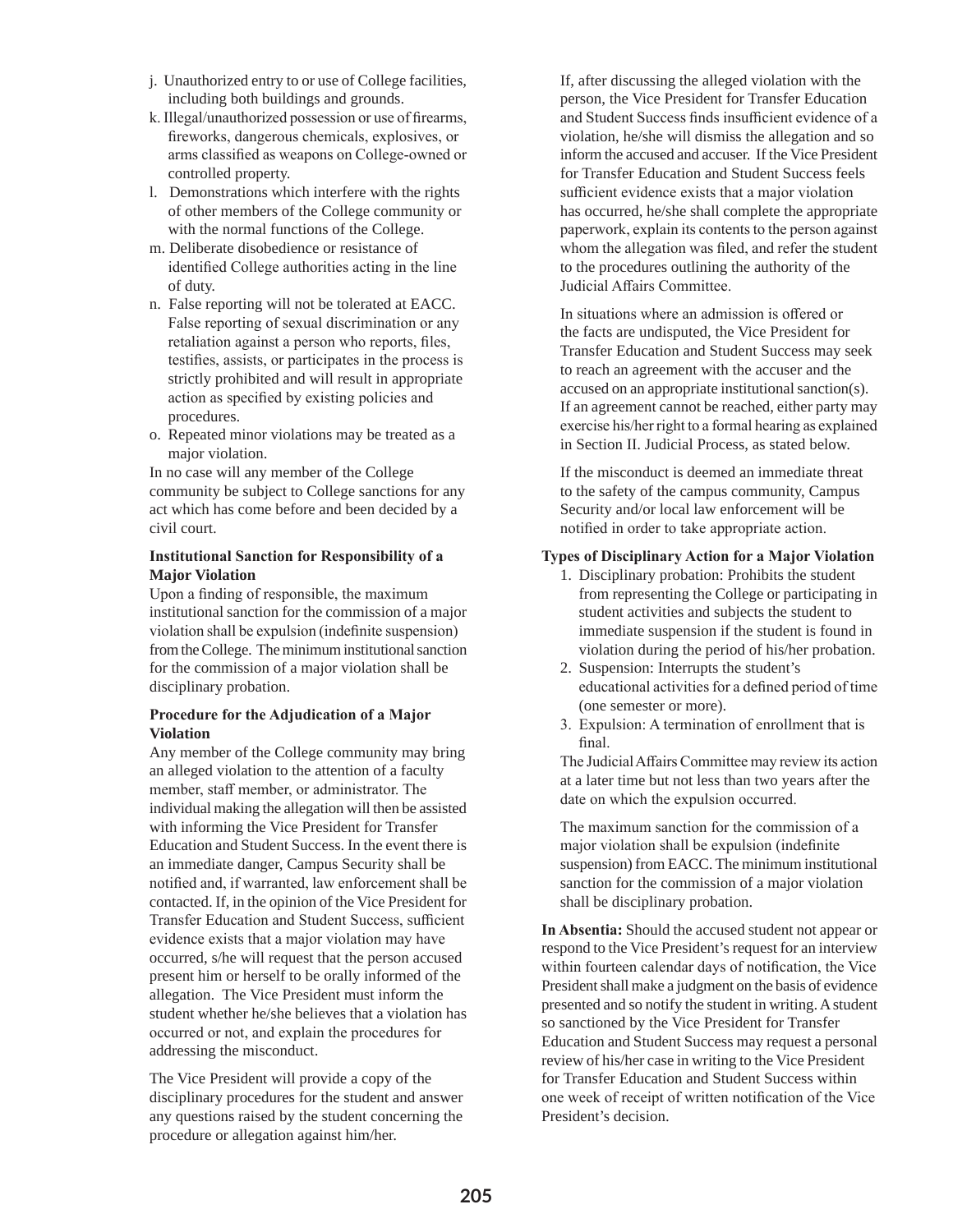#### **II. JUDICIAL PROCESS**

Recognizing that students and employees have rights regarding judicial process, East Arkansas Community College has set forth a judicial affairs committee to address any grievance a student or employee may have. The procedure serves the purpose of:

- 1. Providing the student or employee with redress and due process.
- 2. Protecting student/faculty/staff rights.
- 3. Providing a mechanism for problem-solving.
- 4. Achieving an equitable resolution of the grievance as quickly as possible.

Any student or employee accused of violating a regulation shall have the right to appear before members of a duly constituted Judicial Affairs Committee. It is intended that the Judicial Affairs Committee, as a fact-finding body, will promote an opportunity for learning and behavior change for all parties involved in any hearing. These procedures shall adhere to the basic fundamentals of due process as stated below.

#### **A. Judicial Affairs Committee**

A Judicial Affairs Committee is appointed as needed in order to provide an organized manner of dealing with student misconduct. Judicial procedures shall adhere to the basic fundamentals of due process.

#### **1. Organization**

The College Judicial Affairs Committee will be composed of five members, all appointed by the President, and comprised of two full-time faculty members, one student affairs representative, one administrator, and one classified staff member.

#### **2. Jurisdiction**

The Judicial Affairs Committee is charged with hearing appeals of students or employees who maintain they have been unfairly accused of violating a college regulation or policy including, but not limited to, charges of sexual misconduct and any other offense that interferes with the good order of the College.

#### **3. Decisions**

The committee renders a written decision, including its findings and recommendations, within 48 hours of the hearing (excluding holidays and weekends). The written decision is sent by registered mail to the accused and copies to the College President and Vice President for Transfer Education and Student Success. The decisions of the Judicial Affairs Committee are final except for appeals made to the College President under the appropriate circumstances found under "Student Rights" listed under Due Process.

The accused may appeal in writing the decision of the Judicial Affairs Committee to the College President. Appeals to the College President must be filed within 24 hours after the written decision of the committee is received. Within 48 hours (excluding holidays and weekends) after the President receives the

information, the President will render a decision regarding the Committee's adherence to college and committee policy and procedure based on the written information submitted.

The President has the option to remand the Committee's findings to the Committee for further consideration. The grievance procedure must be initiated and completed prior to the end of the term succeeding the term in which the incident occurred (excluding summer terms).

#### **B. Due Process**

#### **1. Procedural Guidelines**

The following procedural guidelines are established for the direction of all bodies conducting formal hearings in disciplinary matters:

The accused shall be notified by the chair of the Judicial Affairs Committee that he/she is accused of violating a regulation and who the accuser is. Prior to the hearing, the accused shall be entitled to the following:

- a. Written notification of the time and place of the hearing.
- b. A written statement of the charges of sufficient particularity to enable the accused to prepare a defense.
- c. Written notification of the witnesses who are directly responsible for having reported the alleged violation to the College official, or, if there are not such witnesses, written notification of how the alleged violation came to the official's attention.
- **2. Rights of Individuals Accused of a Major Violation or Appealing a Minor Violation** The individual will be provided timely notice, in writing, of the charges and the source(s) of the allegation(s). S/he shall be given ample notice of the time set for the hearing and will be entitled to appear in person and to present his/her defense to the Judicial Affairs Committee and may call witnesses in his/ her behalf. The student individual shall be entitled to be accompanied by a college advisor who shall be a member of the faculty or staff. The student shall be entitled to ask questions of the Judicial Affairs Committee or any witnesses. The college advisor cannot speak for the accused student, the advisor can only advise the student.
	- A. The individual shall be entitled to refuse to answer questions.
	- B. The individual shall be entitled to an expeditious hearing of his/her case.
	- C. The individual shall be entitled to a written decision of the case heard against him/her.
	- D. The individual filing the allegation or the individual accused of misconduct may appeal in writing within 8 hours after receiving the decision of the Judicial Affairs Committee to the President of the College.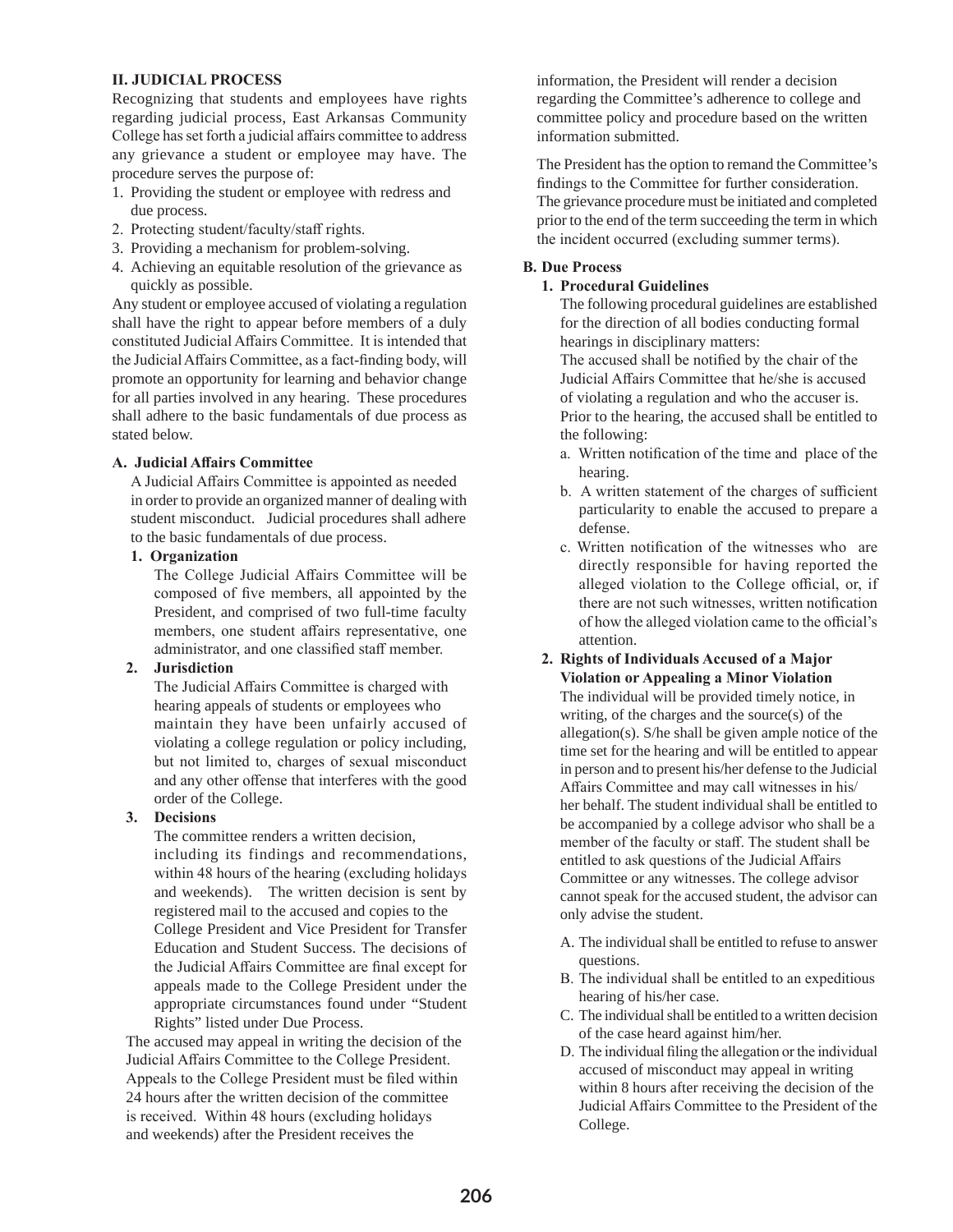Generally, one or more of the following conditions must be fulfilled for an appeal to be granted: a. Clearly show that the hearing was unfair. b. Show that relevant evidence had not been reviewed. c. Submit new evidence.

Parties to the hearing must appear in person.

#### **C. Administration of Conduct Records**

- 1. The College shall enter disciplinary actions on the student's transcript only where the student has been suspended, dismissed or expelled (only in severe situations).
- 2. The notation on the transcript may be removed after the completion of the institutional sanctions of suspension if deemed appropriate by the Judicial Affairs Committee.
- 3. A student's previous conduct record shall be considered in the adjudication of subsequent violations.
- 4. The College shall hold in a file, separate from the student's permanent file, the record of any disciplinary action taken until five years after the student has left the institution by withdrawal. The record of a student expelled shall be kept in a separate file indefinitely.
- 5. Access to a student's discipline folder will be restricted to:
	- a. College personnel authorized by the Vice President for Transfer Education and Student Success.
	- b. The accused on one day's written notice. It will be made available to other persons only with the consent of the student(s) involved.

#### **III. SEXUAL MISCONDUCT POLICY**

East Arkansas Community College has established the following policy regarding sexual offense.

#### **A. Commitment**

East Arkansas Community College is committed to having a positive learning and working environment for its students and employees and will not tolerate sexual misconduct, which includes sexual harassment, a type of discrimination based upon gender, and other forms of sexual misconduct. Sexual harassment is a violation of Federal law as stated in Title VII of the Civil Rights Act of 1964 and in Title IX of the 1973 Education Amendments. Sexual violence has most recently been addressed by the Reauthorization of the Violence Against Women Act and the Campus SaVE Act. A copy of these laws may be obtained in the Human Resources Office of East Arkansas Community College. Students and employees of East Arkansas Community College who may be a victim of a sexual offense are urged to report the offense, using the complaint procedures outlined in Section C of this policy. Those with a complaint may also press charges with the legal system outside of the College. In an effort to provide a safe environment for the College community, East Arkansas Community College may file charges against an alleged offender.

#### **B. Definition**

Sexual misconduct consists of verbal or physical behaviors related to a person's gender and which create an intimidating, hostile or offensive environment. Sexual harassment, as defined in the Title IX final rule, includes any of three types of misconduct on the basis of sex, all of which jeopardize equal access to education that Title IX is designed to protect. Sexual harassment may involve the behavior of a person of either gender against a person of the same or opposite sex. It may include student to student conduct, employee to student conduct, student to employee conduct, or employee to employee conduct.

More specifically, for Title IX purposes, sexual harassment is defined as:

- 1. The conditioning of an educational benefit or service upon a person's participation in unwelcome sexual conduct by a college employee, commonly known as quid pro quo;
- 2. Any unwelcome conduct that a reasonable person would find so severe, pervasive, and objectively offensive that it denies a person equal educational access;
- 3. Any instance of sexual assault (as defined by the Clery Act), dating violence, domestic violence, or stalking (as defined by the Violence Against Women Act).

The Title IX rule applies to persons in the US with respect to education programs or activities, which is defined as locations, events, or circumstances over which EACC exercises substantial control over both the person alleging the harassment (complainant) and person allegedly engaging in harassment (respondent).

Sexual harassment consists of the following: **Nonverbal** – suggestive or insulting sounds, leering, whistling, obscene gestures and visual displays. **Verbal** –unwanted statements (written or spoken) drawing upon sexual innuendo, suggestive comments, insults, sexual humor or jokes emphasizing genderspecific traits or clothing, sexual propositions (including repeated, unwelcome invitations to social engagements) or sexual threats.

**Physical** – unwanted touching, pinching, patting, hugging or brushing of one's body. In its most extreme form, sexual harassment includes coerced sexual intercourse (e.g., acquaintance or date rape) and sexual assault.

**Hostile environment** – A pattern of unwanted sexual behaviors (verbal, non-verbal and/or physical) which makes the work or academic situation intolerable may constitute sexual harassment even though reward for submission or reprisal for refusing have not been indicated.

Students and employees who are not the direct object of harassment may still make a claim under this policy if forced to work or study in an atmosphere of pervasive harassment.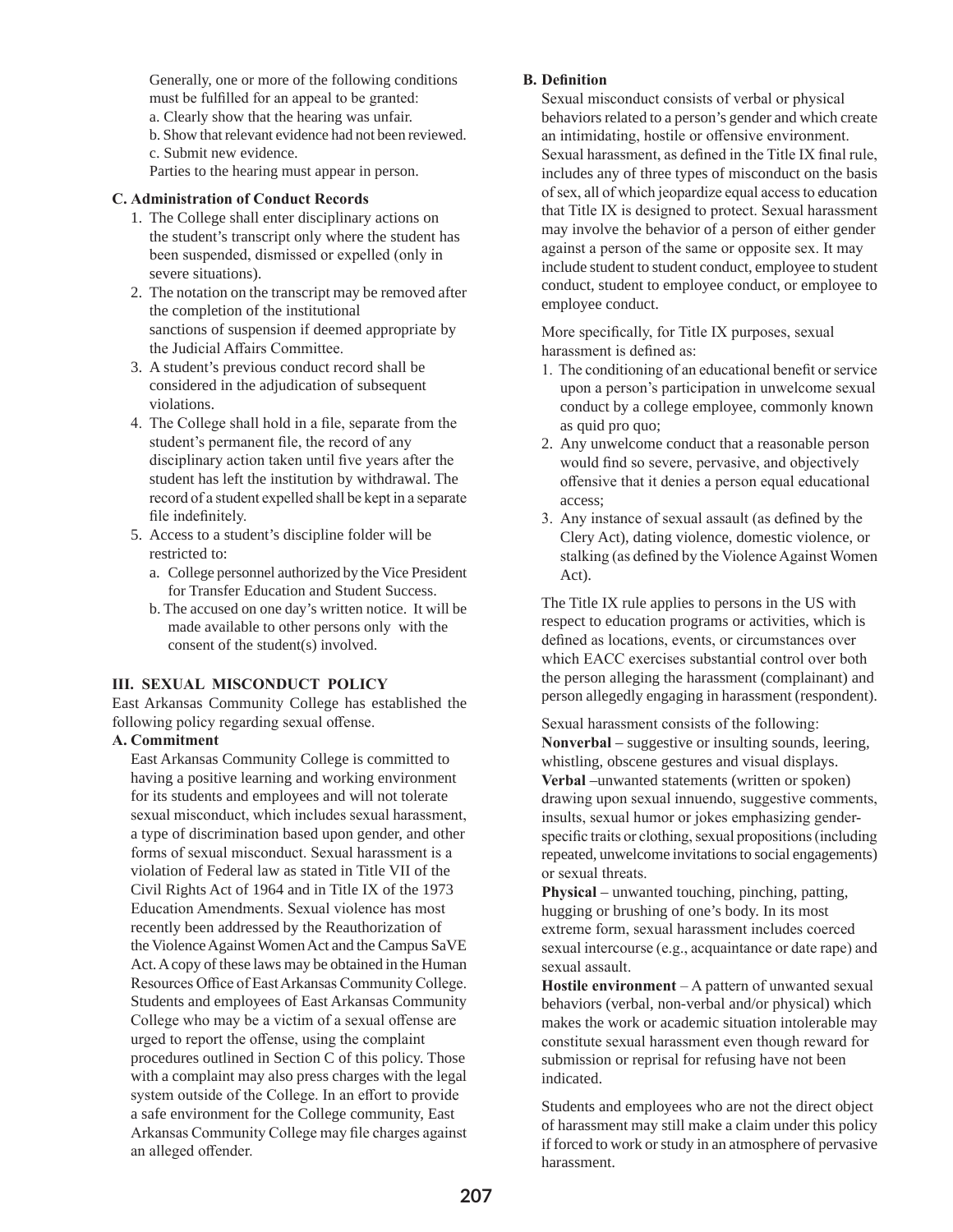**Sexual Assault is defined by Arkansas Code §5-14- 124 through 127 as non-consensual sexual activity. Consent is defined as clear, knowing and voluntary permission. In and of itself, silence cannot be interpreted as consent. Consent may be given by words or actions as long as such creates a mutually understandable and clear position regarding one's willingness to engage in and the parameters of participation in an activity. For the definition of stalking see §5-71-229. For the definition of domestic violence see §5-26-302 through 309.**

#### **C. Complaint Procedures**

Those who feel they have been victimized under the definitions of this policy are encouraged to use the following complaint procedure. Confidentiality cannot be absolutely guaranteed, but all efforts will be made to ensure the privacy of the complainant and the respondent. Both the complainant and the respondent will be given equal rights and protections.

Students that wish to report an incident of sexual misconduct may file an allegation through the informal process, or file an allegation through the formal process by contacting EACC's Title IX Coordinator at any time in person, by mail, by telephone, or by email using the contact information listed here: Errin James, Title IX Coordinator, EACC, Hodges Student Services Complex, 1700 Newcastle Road, Forrest City, AR 72335, (870) 633-4480, ext. 252, ejames@eacc.edu.

Two alternatives exist for resolution of an allegation of a sexual misconduct. One method is informal and the other is formal, both of which are described as follows:

- **1. Informal Process** –The purpose of the informal complaint method is to enable a complainant to resolve a problem without pursuing a formal grievance procedure. However, at any time during the process, the complainant may choose to withdraw the informal complaint and file a formal complaint. Students may report a complaint to the Title IX Coordinator, who will respond promptly and confidentially to offer supportive measures and to guide a complainant through the process of exploring options. It should again be noted that supportive measures may be offered to the complainant and the respondent regardless of the complainant's choice to opt for an informal or formal complaint process. Both parties must give voluntary, informed, written consent to attempt informal resolution. Informal resolution processes, such as mediation or restorative justice, may NOT be offered if the allegation of misconduct or harassment is one by a student regarding behavior(s) of an employee.
- **2. Formal Process**  If the complainant wishes to file a formal complaint with the Title IX Coordinator, s/he must do so by providing, in writing, a document or electronic submission that contains his or her physical or digital signature, or otherwise indicates that the complainant is the person filing the formal

complaint. Upon receiving a request for the filing of a formal complaint, the Title IX Coordinator will initiate the grievance process, which will not discriminate against a complainant or respondent on the basis of sex. Written notice will be given to the parties prior to the beginning of an investigation, and the grievance process will support all requirements of the Title IX final rules, which include but are not limited to equitable treatment of parties, objective evaluation of evidence, the presumption innocence, the protection of privileged information, reasonably prompt resolution, and the right to appeal.

 The institution must dismiss a complaint when it does not describe conduct that meets the definition of sexual harassment, alleges sexual harassment that did not occur in the college's education program or activity, or did not occur in the US.

 The institution may dismiss a complaint when the complainant notifies the Title IX Coordinator in writing that the complainant wishes to withdraw the formal complaint or some of its allegations, the respondent is no longer enrolled in or employed by the institution, or if certain circumstances prevent the college from gathering evidence sufficient to reach a determination about the allegations.

 Either the complainant or the respondent may appeal a dismissal.

The Judicial Affairs Committee will serve as the hearing board for formal complaints. Determinations made and remedies offered by this board will be final with the exception of an appeal, which may be made by the complainant or the respondent to the President of East Arkansas Community College. Appeals may be made only if the following circumstance(s) exist: a procedural irregularity affected the outcome of the matter; new evidence has been discovered; there is a conflict of interest on the part of the Title IX Coordinator, investigator, or decision-maker(s) that affected the outcome.

 In the event it is deemed that there is an immediate threat to a complainant or to others, the appropriate Vice President, along with the Title IX Coordinator, may take appropriate action to protect anyone's physical health or safety.

#### **D. Records**

All original records of the final disposition of a formal complaint will be forwarded and kept by the President of East Arkansas Community College. These are confidential and are not made available to unauthorized persons except upon written consent of the respondent, in response to legal processes, or on the request of a panel in a subsequent action. No records will be kept in the complainant's personnel or student file. If the respondent is found responsible following a formal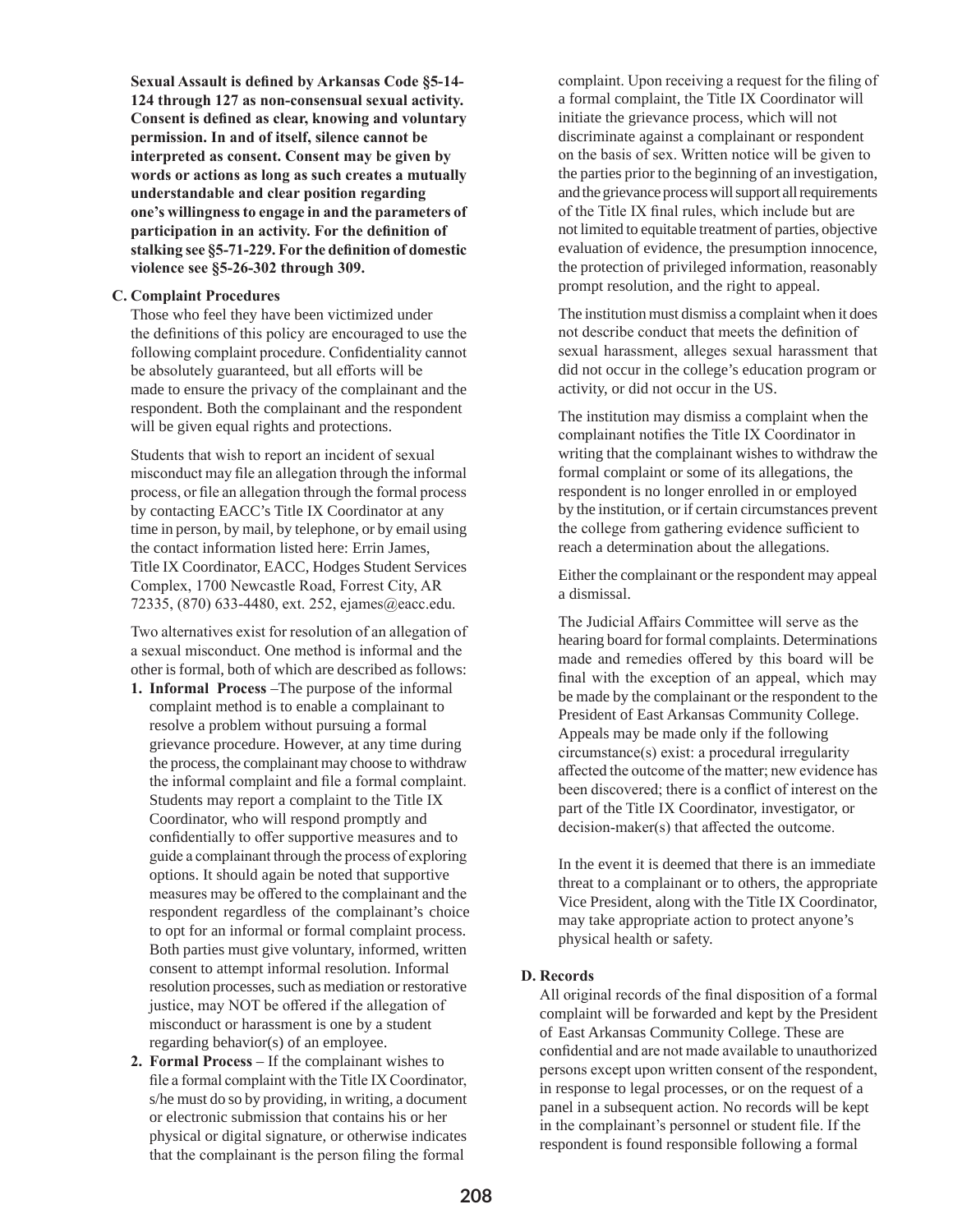hearing, an appropriate notation will be placed in that student's or employee's file. Anonymous reports of sexual misconduct will be forwarded to the Vice President for Transfer Education and Student Success for statistical purposes

EACC will retain all original records of the institution's investigation, appeals, informal resolution processes, training materials, and records of supportive measures in response to a complaint of sexual harassment for a period of seven years.

### **E. Retaliation**

Retaliation against anyone reporting or thought to have reported sexual offense behaviors is prohibited. Such retaliation shall be considered a serious violation of the policy and shall be independent of whether a charge or informal complaint of a sexual offense is substantiated. Encouraging others to retaliate also violates the policy.

# **F. False Reporting**

False Reporting will not be tolerated at East Arkansas Community College. False reporting of sexual misconduct or any retaliation against a person who reports, files, testifies, assists, or participates in the process is strictly prohibited and will result in appropriate action as specified in the Student Handbook or Faculty/Staff Handbook.

# **IV. ACADEMIC INTEGRITY**

The following misconduct is or may be subject to disciplinary action: all forms of student academic dishonesty, including cheating, fabrication, facilitating academic dishonesty, and plagiarism.

Cheating means intentionally, recklessly, or negligently using or attempting to use unauthorized materials, information, or study aids in any academic exercise, activity, or project of any description, or assisting another student in the use of such unauthorized materials. Cheating includes plagiarism, which is an extremely serious violation of academic integrity.

East Arkansas Community College defines plagiarism as follows: "Plagiarism includes, but is not limited to, the appropriation, buying, receiving as a gift, or obtaining by any other means another's work and the submission of it as one's own academic work offered for credit." Plagiarism can occur in a myriad of forms and media. Although most commonly associated with writing, all types of scholarly work, including computer code, music, scientific data and analysis, and electronic publications can be plagiarized.

# **A. Possible sanctions:**

When a student commits an act of academic dishonesty, one or more of the following sanctions may be imposed:

- 1. The student may receive an "F" for the assignment, test, or paper.
- 2. The student may receive an "F" for the course. The student may not withdraw from the course except with a grade of "WF."
- 3. The student may be expelled from the class by the appropriate college officials.
- 4. The student may be suspended from the college for a definite period of time by the appropriate college officials.
- 5. The student may be expelled from the college by the appropriate college officials.

# **B. Procedures**

The following procedures for acts of academic dishonesty will be followed:

- 1. When an instructor identifies an act of academic dishonesty, he or she will notify the student, and the appropriate academic vice president. At the instructor's discretion, the student may receive an "F" for the assignment, test, or paper, or he or she may receive an "F" for the course. The student will be informed of his or her act of academic dishonesty in an informal conference between the faculty member and the student within 10 working days of the faculty member's discovery of the violation.
- 2.The instructor and the appropriate Associate Vice President may also recommend to the Vice President for Transfer Education and Student Success that the student's expulsion from either the class or the college, or his or her suspension from the college, be pursued. The Vice President for Transfer Education and Student Success may act on the recommendation at his or her discretion.

# **C. Appeals**

- 1. If a faculty member wishes to appeal a decision by one of the appropriate academic vice president, or he or she must appeal first to the Academic Grievance Committee. The faculty member's final recourse shall be to appeal to the President of East Arkansas Community College. The faculty member must initiate the appeals process within five (5) working days of notification of a decision regarding the suspected act of academic dishonesty. The faculty member must notify the chairperson of the Academic Grievance Committee in writing of his or her desire to appeal the decision rendered by the appropriate academics vice president. The same rules apply to the Committee hearing for this type of appeal as for those initiated by students and as spelled out below.
- 2. If a student wishes to appeal a finding of academic dishonesty, he or she must first appeal to the instructor, then to the appropriate department chair and the faculty member in a joint meeting, then to the appropriate academics vice president, then to the Academic Grievance Committee. His or her final recourse shall be to appeal to the President of East Arkansas Community College. The appeals procedure is spelled out below. The student must initiate the appeal within five (5) working days of notification of the imposition of sanctions. If the student has been suspended or expelled from the class or college, he or she may remain in class during the appeals process after he or she has initiated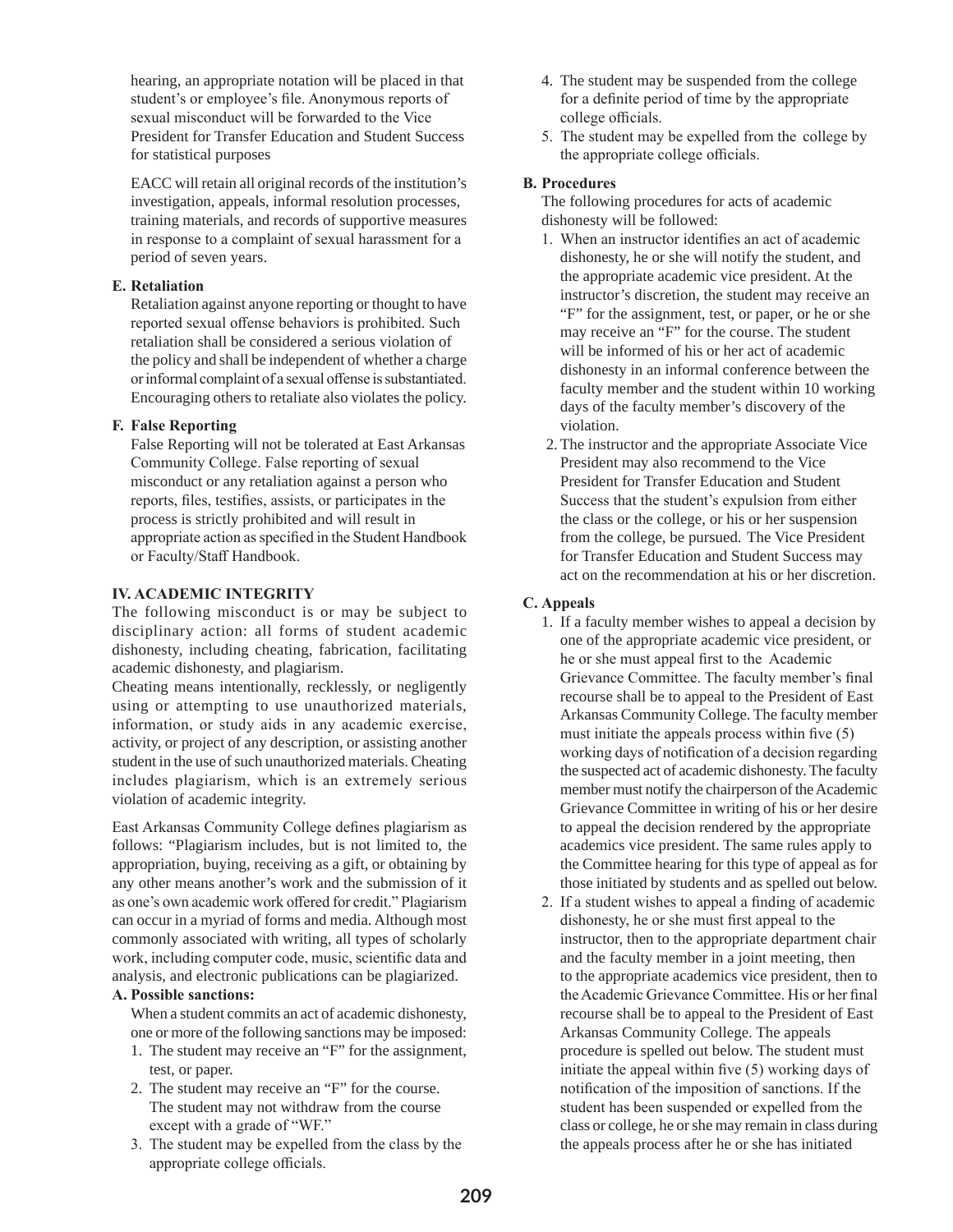the formal appeals process pending the decision of the committee or President. If a student wishes to appeal a faculty member's finding of academic dishonesty, the steps to be followed are the same as those regarding an academic grievance and as spelled out below.

# **V. ACADEMIC GRIEVANCE**

Recognizing that both students and faculty have rights regarding academic matters, East Arkansas Community College sets forth an academic grievance procedure. The procedure serves the purpose of:

- 1. Providing the student with redress and due process.
- 2. Protecting faculty rights in freedom of instruction.
- 3. Providing a mechanism for problem-solving.
- 4. Achieving an equitable resolution of the grievance as quickly as possible.

The following steps are to be followed regarding student academic grievance:

- 1. The student meets with the faculty member regarding any problem. The student and faculty member should discuss the problem thoroughly and attempt to reach an agreement.
- 2. If an agreement cannot be reached between the student and faculty member, the faculty member's supervisor is contacted by the student. The student, the faculty member, and the supervisor are to meet together to thoroughly discuss the problem and attempt to attain a solution. Supervisors are determined by the Vice President in charge of the academic area in which the complaint has arisen. In some cases, a Vice President may be a direct supervisor of a faculty member.
- 3. If a solution is not reached the student may at this point formalize the grievance by putting it in writing to the appropriate supervising Vice President, including conditions giving rise to the grievance, names of parties involved, and the remedy requested. In cases in which the Vice President is the direct supervisor of the faculty member, another Vice President may be asked to fulfill the role herein described.
	- a. The formal, written grievance must be addressed and submitted to the appropriate supervising academic Vice President. This formalized, written grievance must be received by the supervising Vice President within 48 hours (excluding holidays/weekends) following the meeting between the student, the faculty member, and the faculty member's supervisor.
	- b. The Vice President first determines if previous steps in the process have been followed by the student and explains to the student the remaining steps in the process.
	- c. The Vice President notifies the faculty member and the respective supervisor that a grievance has been filed and supplies a copy of the written grievance to the faculty member and the faculty member's supervisor.
	- d. The issues of the grievance are thoroughly discussed by the Vice President and the student and the

 instructor and his/her supervisor in an attempt to reach an understanding and agreement.

- e. Within 72 hours (excluding holidays/weekends) after receiving the student's written grievance, the Vice President will render a decision. The Vice President may render a decision as to the merit of the grievance, the adherence to proper steps in the process, or he/she may determine that no grievance exists or that the complaint is not actionable due to missing or otherwise limited information. This decision will be delivered in writing (mail or College email) within 72 hours after receiving the student's written grievance. In cases in which the Vice President is the direct supervisor of the faculty member, another Vice President may be asked to fulfill the role herein described.
- 4. If the student does not accept the Vice President's decision, the student may request a review by an Academic Grievance Committee. This request must be made within 48 hours of the delivery of the Vice President's decision.
- 5. Written notification of this request should be made to the appropriate Vice President, who shall notify the President that a committee must be convened. The Academic Grievance Committee will be composed of at least one Vice President, two faculty members, and two staff members. Instructors and staff who are parties in the grievance may not serve as members of the Committee. Committee members shall be appointed by the President within 48 hours of his/her receipt of notification that a committee must be convened.
- 6. Within 48 hours of appointment, the Committee will schedule a hearing to review all relevant information regarding the grievance. Witnesses may be called as needed as determined by the Committee.
- 7. The Committee may determine whether there are sufficient grounds for a hearing. If the committee decides not to hear the grievance, the student is to be notified of the decision and given the supporting rationale. If the Committee determines there are sufficient grounds to conduct a hearing, such hearing is scheduled within 48 hours of the Committee's decision to hear the grievance. If the Committee determines there are not sufficient grounds to warrant a hearing, the decision and supporting rationale are reported in a written decision to the student within 48 hours of its decision.
- 8. Only the student and faculty member involved are to be present during the committee hearing; however, if witnesses are to be called by the parties, the Committee chairperson must be notified 24 hours prior to the hearing. The student may present such evidence as is relevant to the dispute.
- 9. The Committee renders a written decision, including its findings and recommendations, within 48 hours of the hearing (excluding holidays and weekends).
- 10.The student or instructor may request a procedural review by the College President within 48 hours of the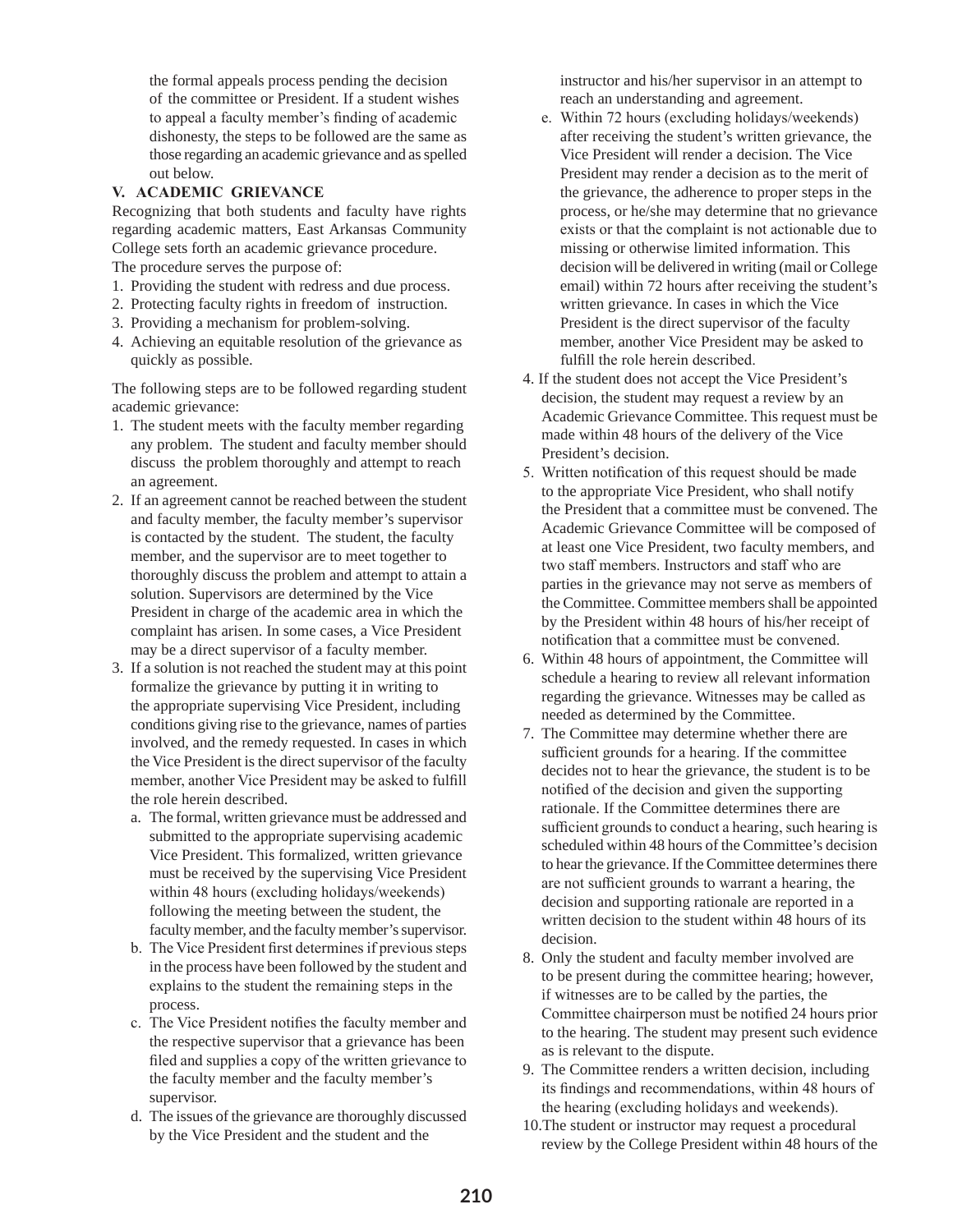receipt of the decision (excluding holidays and weekends).

- a. The original grievance and final report of the Academic Grievance Committee are submitted to the President who reviews the information submitted.
- b. Within 48 hours (excluding holidays and weekends) after the President receives the information, the President will render a decision regarding the Committee's adherence to college and committee policy and procedure based on the written information submitted.
- 11.The President has the option to remand the Committee's findings to the Committee for further consideration.
- 12.The grievance procedure must be initiated and completed prior to the end of the term succeeding the term in which the incident occurred (excluding summer terms).
- 13. Students who are engaging in out-of-state or distance learning have the opportunity to file a complaint with the Arkansas Division of Higher Education (ADHE) after completing EACC's academic grievance process. Additional information, including the Student Grievance Form, may be found here:

https://www.adhe.edu/students-parents/collegesuniversites/student-grievance-form/

 If you need assistance in completing this form, you may email advising@eacc.edu or call 1-877-797-3222.

# **VI. STUDENTS WITH DISABILITIES**

#### **A. Disability Accommodations**

Students with disabilities who wish to request accommodations may contact the designated Americans with Disabilities Act point of contact, Errin James, Director of Advising and Counseling located in the Hodges Student Services Complex. The admissions procedures for the Office for Students with Disabilities are as follows:

- 1. Student must provide the ADA contact with appropriate documentation giving evidence of a bonafide disability.
- 2. If necessary, the student will sign a release of information form to obtain documentation of disability.
- 3. Student will fill out an application for disabled student services.
- 4. The ADA contact will evaluate the needs of the student and inform him/her of accommodations which will be provided.
- 5. The ADA contact will inform instructors, Student Support Services, or other College personnel as appropriate for necessary accommodations.

#### **B. Grievance Procedures**

The grievance procedure has been established to review a decision which is alleged to be inconsistent with the rights and responsibilities of students and employees established in the East Arkansas Community College Affirmative Action, Equal Opportunity, Non-Discrimination Policy.

- 1. The student or employee making the allegation shall submit to the ADA contact a written statement for appeal. A complaint should be filed within 15 days after the complainant becomes aware of the alleged violation.
- 2. Upon receipt of the written allegation of a grievance, the coordinator shall notify the President of the College who shall appoint a committee to review the matter. The Grievance Committee shall thereupon conduct a hearing. After review, a written statement of the committee's decision and the reasons for it will be issued.
- 3. The committee shall promptly send to the originator of the appeal a duplicate copy of the statement. If the decision is inconsistent with federal guidelines and College policy, the committee shall notify the office or person responsible for the regulation and administrative decision and ensure that action consistent with the decision is undertaken immediately. If the decision of the committee is that the decision is consistent with the federal guidelines and College policy, the person making the allegation may appeal the decision to the President of the College. The request for appeal should be made within 30 days.
- 4. The ADA contact shall keep a record of all complaints and committee decisions for future reference.
- 5. Decisions of the committee will be made within 14 days of the notification of appeal from the ADA contact. Expedited consideration will be given of urgent cases in which it is alleged that a regulation threatens immediate and irreparable infringement of rights.

## **VII. DRUG FREE CAMPUS POLICY A. Policy**

The East Arkansas Community College institutional Drug Free Policy (updated April 1, 1994) is as follows: Illicit drug and alcohol abuse and their use in the school or at the workplace are subjects of immediate concern in our society. From a safety perspective, the users of drugs may impair the well-being of students, employees, and the public at large. Such substance use may also result in damage to College property. Therefore, to comply with the Drug Free Schools and Communities Act of 1989 (P.L. 101-226) the Drug-Free Workplace Act of 1988, and the State of Arkansas \*EO-89-2, it is the policy of East Arkansas Community College that the unlawful manufacture, distribution, dispensation, possession or use of a controlled substance at its facilities is prohibited. Any employee or student found in violation of this policy will be subject to discipline up to and including termination-expulsion. This College is committed to the maintenance of a drug/alcohol free campus. The standard code of conduct for employees and students prohibits illegal drug/alcohol involvement on its property or as a part of any of its sponsored activities.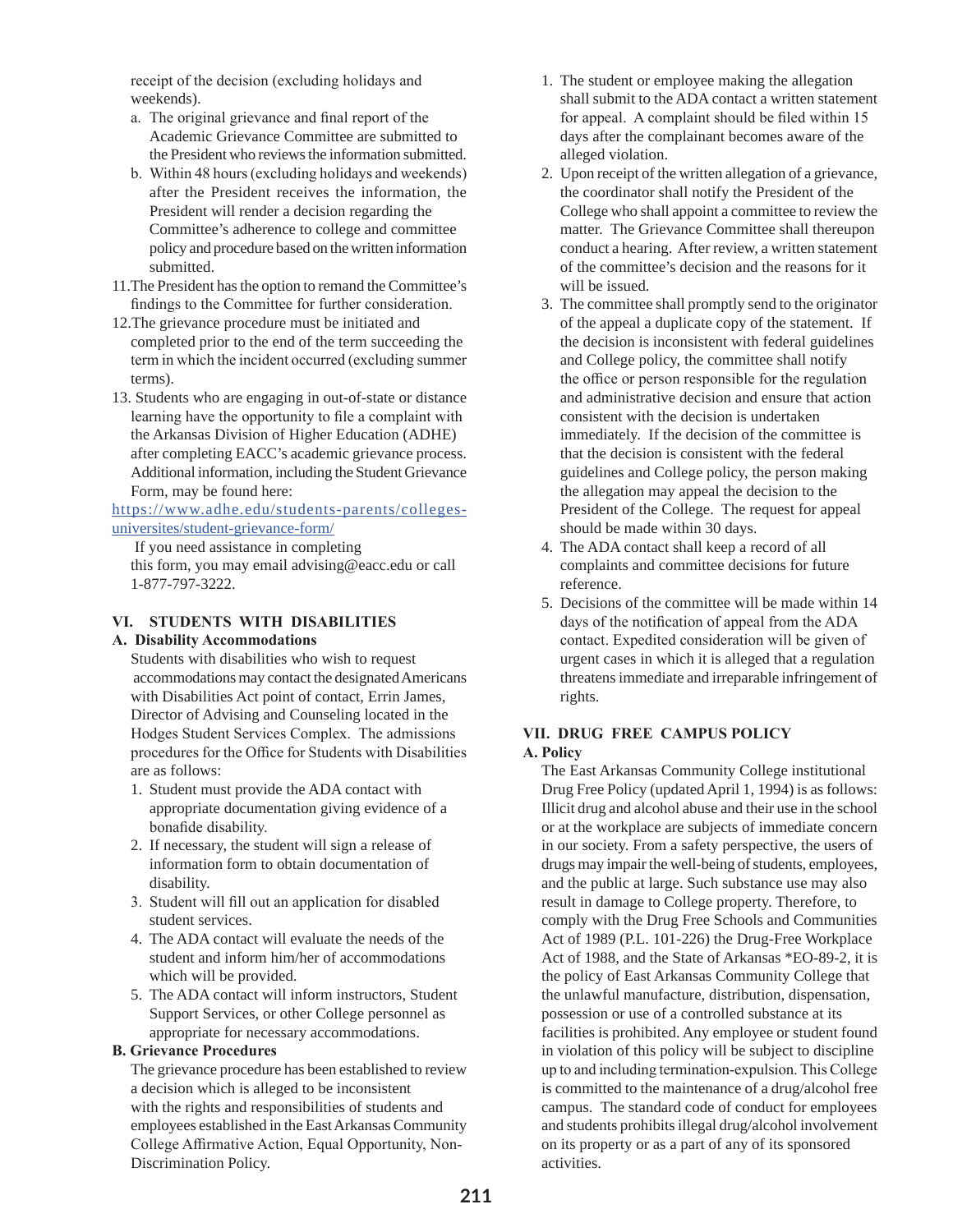#### **B. Implementation**

All employees and students of East Arkansas Community College will be provided a copy of this policy as a part of their orientation. This policy will be posted on the EACC website, published in the Student Handbook, and Faculty/Staff Handbook to be utilized for employee and student information. Review and revision of this policy will be made as required to determine its effectiveness and ensure that sanctions are consistently enforced.

#### **Legal Penalties and Sanctions**:

 Local, State and Federal laws provide for a variety of penalties and sanctions that are based on the type and amount of drugs involved. Prior convictions are also taken into account.

#### **VIII. TOBACCO-FREE POLICY**

The use of tobacco, tobacco products, electronic cigarettes, or any kind of vaping product is prohibited on the EACC campus and in college pool cars. At off-campus locations, EACC will recognize the policies of the host school or other entity. The administration will develop additional guildelines as necessary for the implementation of this policy and to insure its compliance.

#### **IX. WEAPONS ON CAMPUS POLICY**

Possession of a weapon (a firearm or any other instrument which the bearer could, or intends to, use to bring harm against a person) on any EACC campus is prohibited for all persons, with the following exceptions:

1) Duly authorized law enforcement officers during the performance of their duties or as may be required by their supervising agency.

2) An Arkansas Concealed-Carry Licensee who meets all the following conditions to carry a concealed HANDGUN only, as stipulated in Arkansas Act 562 of 2017.

a) Licensee has a current state license to carry a concealed handgun, and

b) Licensee has completed required enhanced endorsement training as approved by the Director of the Department of Arkansas State Police, and

c) Licensee is 21 years of age or over (or at least 18 years of age if active duty military or honorably discharged former military), and

d) Handgun must be concealed at all times.

Notwithstanding the above, Licensee may secure a concealed handgun in his or her locked vehicle on a publicly owned and maintained parking lot.

Act 562 Exception: Concealed carry is not allowed in any documented grievance and/or disciplinary meetings, provided additional requirements are met.

#### DEFINITIONS

"Club" means any instrument that is specifically designed, made or adapted for the purpose of inflicting serious physical injury or death by striking, including a blackjack, billie, and sap.

"Knife" means any bladed hand instrument three (3) inches or longer capable of inflicting serious physical injury or death by cutting or stabbing, including a dirk, a sword or spear in a cane, a razor, an ice pick, a throwing star, a switchblade, and a butterfly knife.

"Licensee" means a person granted a valid license to carry a concealed handgun.

"Concealed" means to cover from observation so as to prevent public view.

"Handgun" means any firearm with a barrel length of less than twelve inches (12") that is designed, made, or adapted to be fired with one (1) hand.

"Parking lot" means an area, structure, or part of a structure designated for the parking of motor vehicles

Concealed-Carry Enhanced Endorsement Holder Responsibilities: Endorsement holders bear the responsibility for safeguarding their handguns at all times, and must take all necessary precautions to ensure their handguns are secured in a manner that is most likely to prevent theft, loss, damage, or misuse. Failure to secure a handgun or to control a backpack or purse with a handgun at all times on the EACC campus would be considered a failure to use reasonable care.

Endorsement holders affiliated with EACC who fail to use reasonable care in securing their handguns or act negligently are subject to disciplinary action, up to and including suspension, termination, expulsion, and/or possible criminal prosecution.

#### **X. FREEDOM OF EXPRESSION**

EACC's policies and procedures regarding freedom of expression shall comply with the First Amendment to the United States Constitution and with Act 184 of 2019. EACC adopts and incorporates the terms and definitions set forth in Section 6-60-1003 of Act 184 of 2019.

In compliance with Section 6-60-1002 of Act 184, EACC shall not restrict the expression of ideas and opinions on the basis that they are "unwelcome, uncollegial, disagreeable, or even deeply offensive." However, EACC expressly maintains a position of neutrality as to the content of any protected speech.

Members of the campus community, as defined by Act 184 of 2019, may freely engage in noncommercial expressive activities in outdoor areas of campus so long as the member's conduct is 1) not unlawful, 2) does not materially and substantially disrupt the functioning of a state supported institution, and 3) does not materially and substantially disrupt another person's expressive activity. In addition to the aforementioned proscriptions, the right to engage in expressive activity does not include the right to:

- Obstruct vehicular or pedestrian traffic.
- Engage in fighting, violence, or other prohibited behavior.
- Physically block another person or threaten violence against another person.
- Engage in activities that create a clear and present threat to public safety.